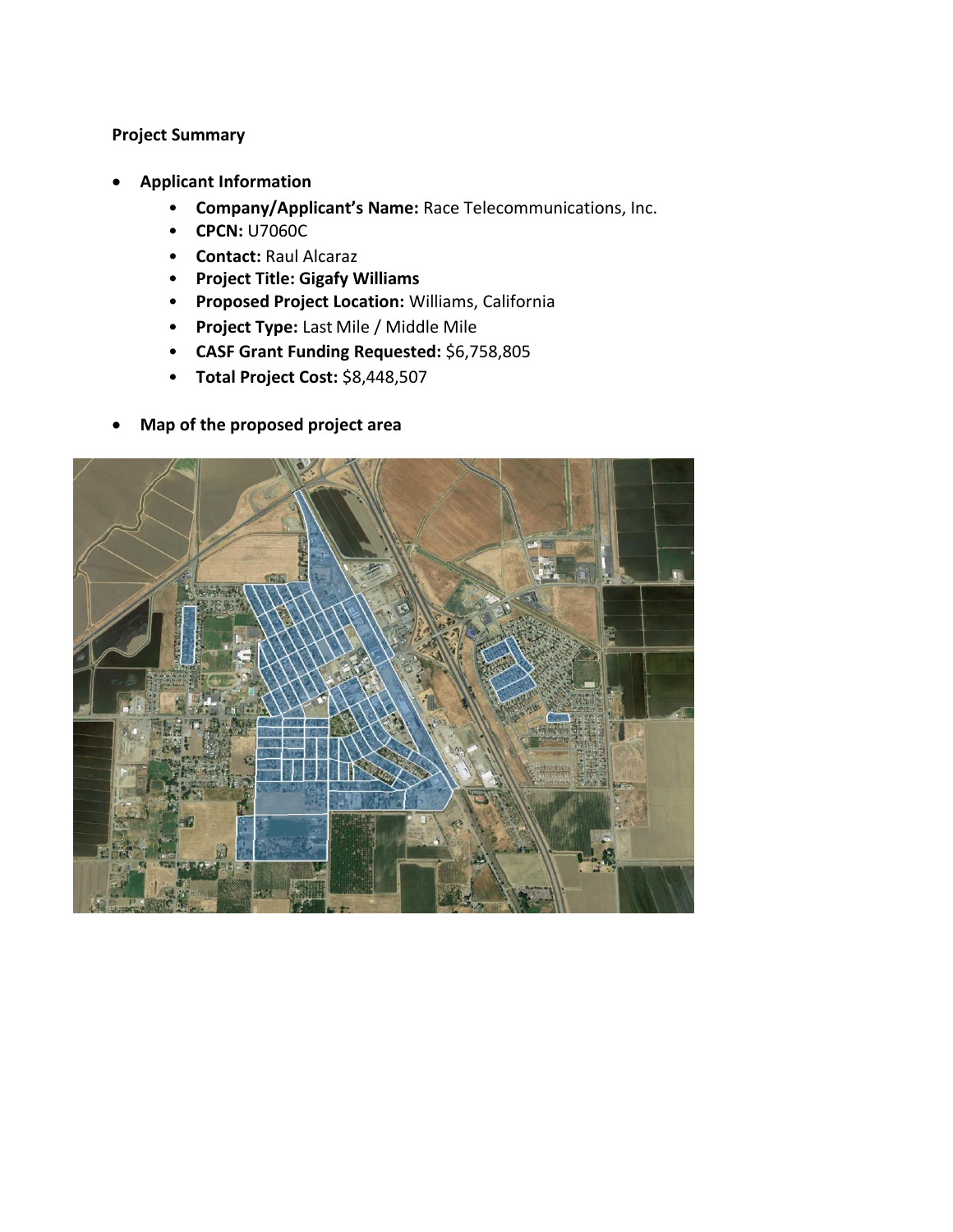• **Map of the proposed Middle Mile Area:**



- **The number of unserved households with no-service and the number of unserved households with slow-service for which the project will provide service**
	- Unserved Households No-Service: 588 | Unserved Households Slow-Service: 0
- **If the project is requesting dial-up-only funding, it must state the numberof households with dial-up-only service and the number of otherCASF-eligible households**
	- Not Applicable
- **The maximum Mbps downstream and upstream speed currently offered to households**
	- Under 6Mbps downstream and 1Mbps upstream
- **Median household income of the project area**
	- \$53,035.01 (Census Block Weighted Average)
- **The number of businesses, anchor institutions and public safety locations inthe project area that will receive new or improved service.**
	- Two  $(2)$
- **A description of the major infrastructure to be deployed**
	- Race Telecommunications, Inc. is applying for CASF Funding to deploy a fiber -tothe-premises (FTTP) Last Mile network to serve 100% of the homes identified by the GPS coordinates in the defined service area that includes the city of Williams,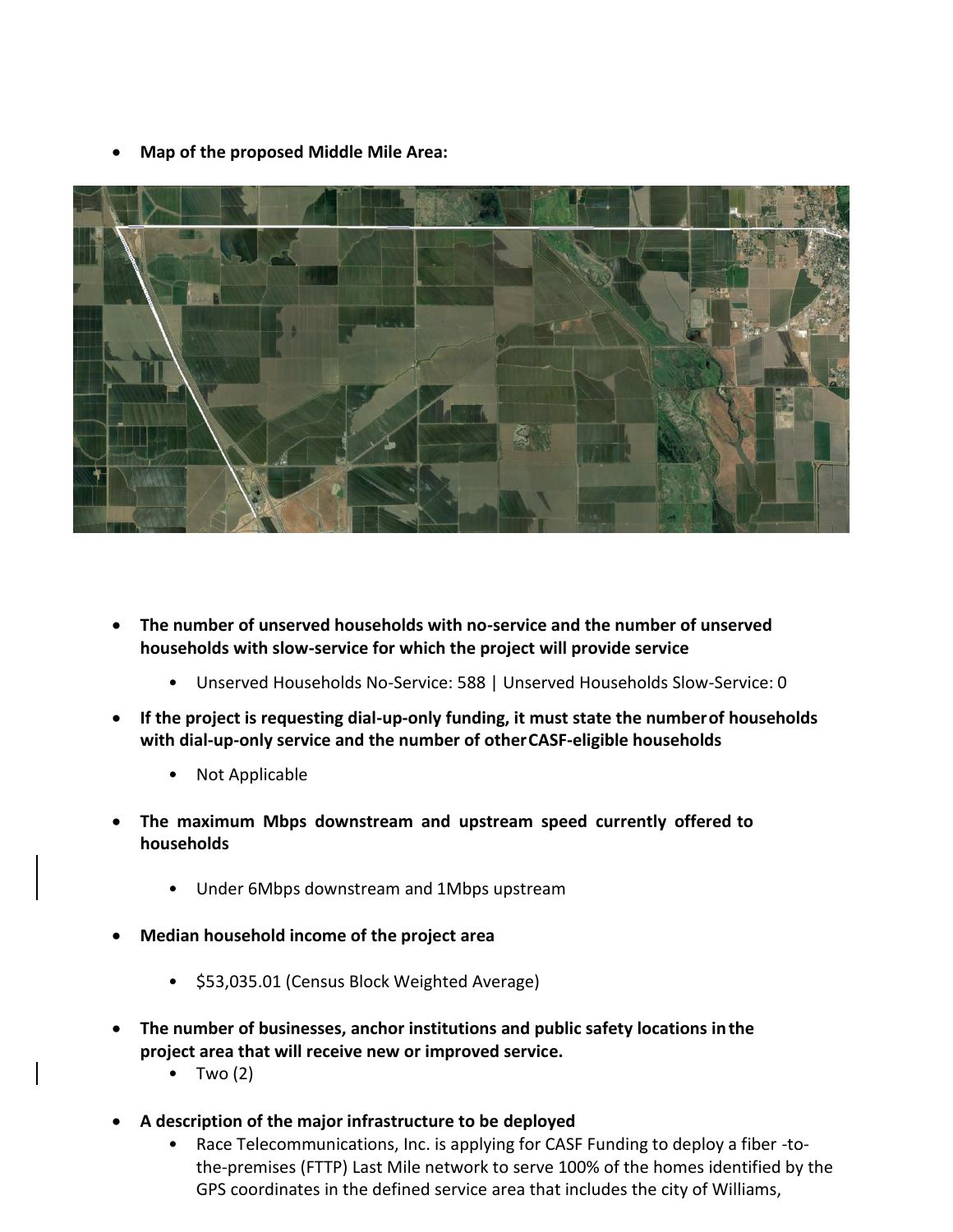California. Fiber based internet speeds will offer packages including 1Gbps (1000 Mbps) down and 1Gbps (1000 Mbps) up.

- **Estimated breakdown of aerial and underground installation**
	- 110,250 feet of aerial installation and 43,374 of underground installation.
- **Major equipment expenses**
	- Ciena & Calix Electronics are the core and access equipment that will be deployed.
- **Estimated construction timeline**
	- Normal operating procedures plan for the project to be completed within 24 months from permitting with a phased rollout approach that allows customers to get installed as portions of the network are activated.
- **Description of proposed broadband project plan for which CASF funding is being requested, including the type of technology to be provided in the proposedservice areas:**
	- **Download speed capabilities of proposed facilities.**
		- 1000Mbps
	- **Upload speed capabilities of proposed facilities.**
		- 1000Mbps
	- **Sufficient construction detail to enable a preliminary indication of the need for a California Environmental Quality Act (CEQA) review and if proposed project areas contains any environmentally sensitive areas.**
		- Race's approach to design is to provide low to no environmental impact by focusing on existing disturbed terrain that would allow for CEQA exemption.
	- **Identification of the leveraging of existing available facilities**
		- Race will connect to existing HUB sites that will allow for leveraging existing resources and efficiencies.
	- **A statement of whether the applicant is disputing the Broadband Map depiction of served status.**
		- We are not disputing the BroadbandMap depiction of this area.
	- **A statement of whether the applicant is seeking Ministerial Review and, if so, information that the application meets all requirements for MinisterialReview.**
		- We do not meet the criteria for Ministerial Review.
	- **An explanation of why any Middle Mile facilities in the proposed project are "indispensable" for accessing the proposed last-mile infrastructure.**
		- Race understands that middle mile is the single most important aspect of a project, and without that singular item a project such as this will not be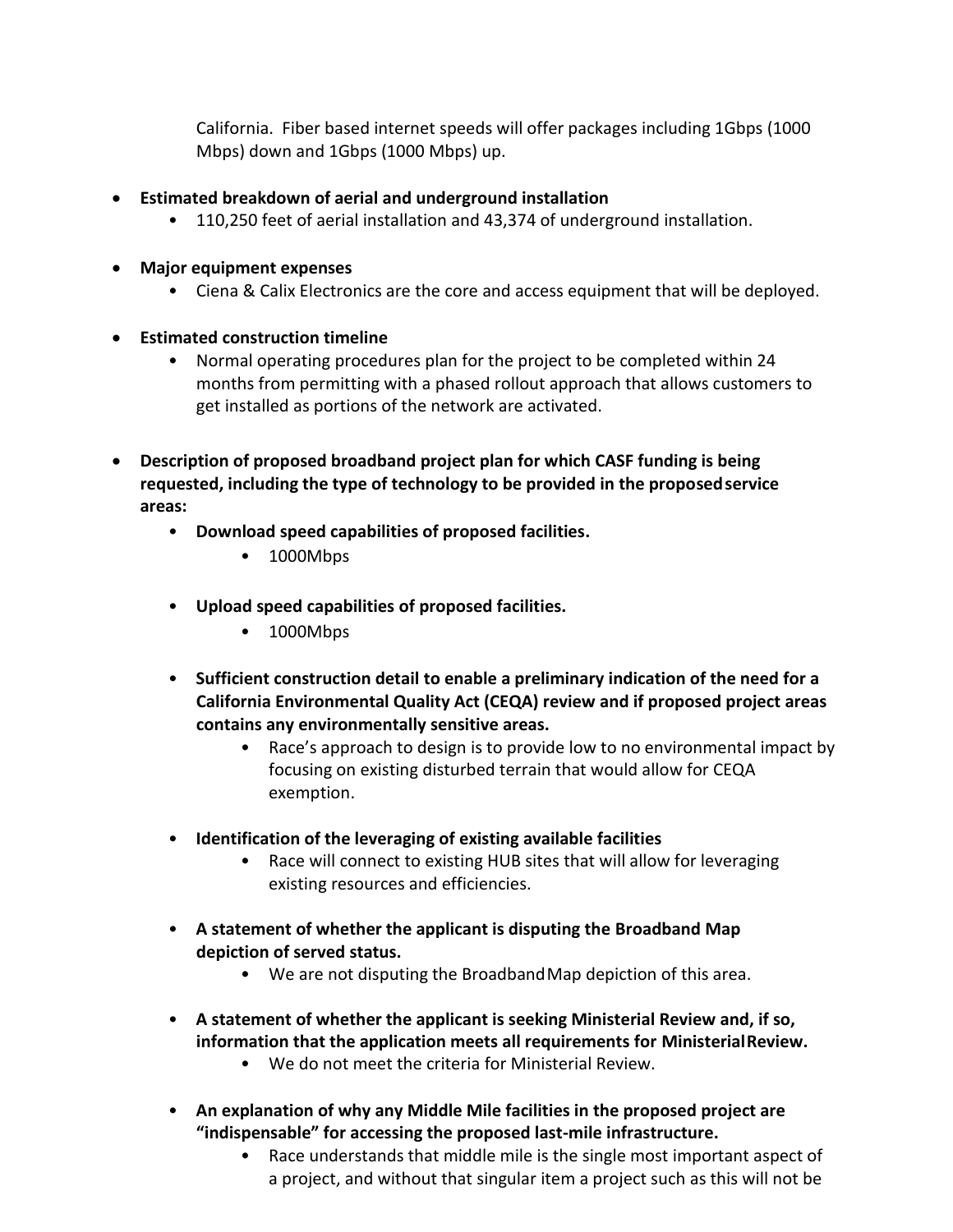built. Race understand there may be other long-haul fiber that passes through the area, but due to current Covid-19 circumstances vetting of those facilities for capacity and access with those particular vendors has been none existent. Race has taken the approach to designing and budgeting for a middle mile build to a long haul regen facility within region, that we know will not have issues with access or capacity. This allows Race with confidence to build this last mile project, without having any middle mile concern.

## **Last Mile CB Middle Mile CB**

## **Census Blocks**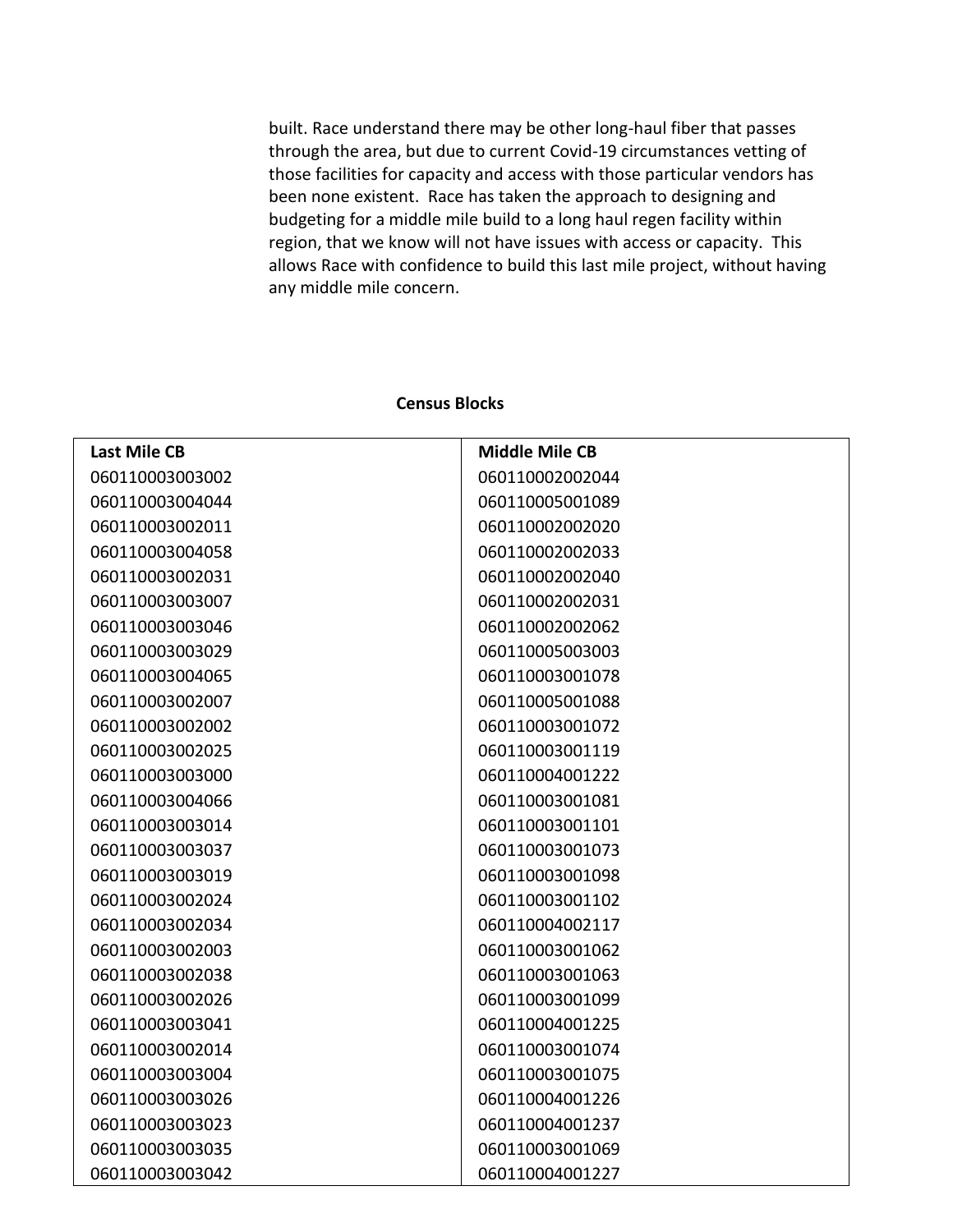| 060110003003032 | 060110003001100 |
|-----------------|-----------------|
| 060110003002006 | 060110003001079 |
| 060110003003036 | 060110003001090 |
| 060110003003016 | 060110003001065 |
| 060110003003024 | 060110003001064 |
| 060110003003043 | 060110003001089 |
| 060110003004077 | 060110005003001 |
| 060110003002020 | 060110002002067 |
| 060110003004017 | 060110002002058 |
| 060110003004014 | 060110005001106 |
| 060110003004078 | 060110002002069 |
| 060110003003033 | 060110005003002 |
| 060110003003045 | 060110002002041 |
| 060110003002042 | 060110002002023 |
| 060110003003030 | 060110002002027 |
| 060110003004079 | 060110002002046 |
| 060110003004042 | 060110002002054 |
| 060110003002027 | 060110002002045 |
| 060110003002032 | 060110002002063 |
| 060110003004056 | 060110005001072 |
| 060110003004082 | 060110002002048 |
| 060110003002016 | 060110002002068 |
| 060110003003001 | 060110002002047 |
| 060110003004135 |                 |
| 060110003004081 |                 |
| 060110003003006 |                 |
| 060110003003018 |                 |
| 060110003003040 |                 |
| 060110003002035 |                 |
| 060110003002015 |                 |
| 060110003002036 |                 |
| 060110003004061 |                 |
| 060110003003031 |                 |
| 060110003002001 |                 |
| 060110003002013 |                 |
| 060110003003013 |                 |
| 060110003002040 |                 |
| 060110003002012 |                 |
| 060110003004013 |                 |
| 060110003004015 |                 |
| 060110003003034 |                 |
| 060110003003027 |                 |
| 060110003002037 |                 |